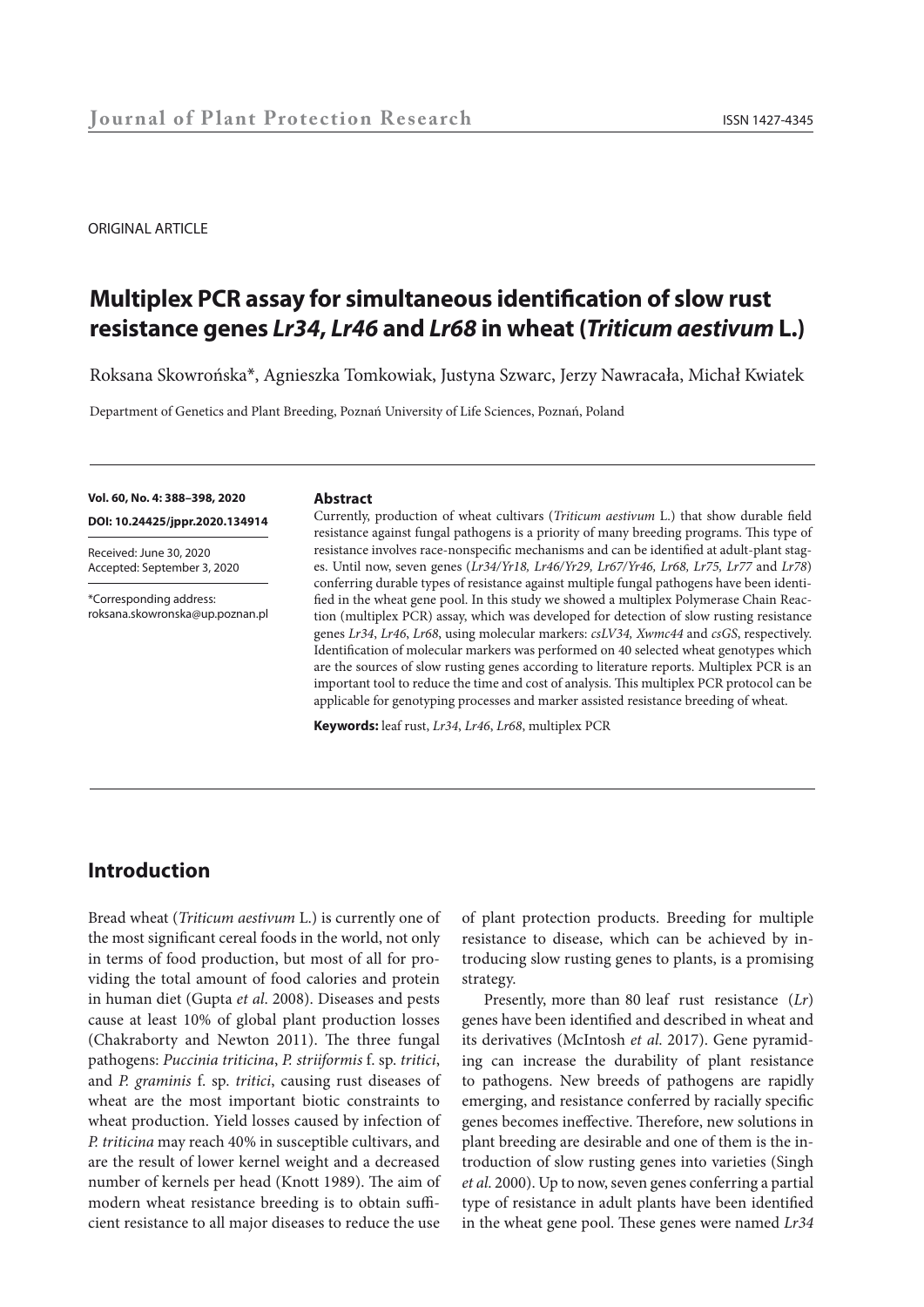(=*Yr18/Sr57/Pm18*) (Singh 1992a), *Lr46* (=*Yr29/Sr58/ Pm39*) (Singh *et al.* 1998), *Lr67* (=*Yr46/Sr55/Pm46*) (Dyck and Samborski 1979), *Lr68* (Herrera-Foessel *et al.* 2012); *Lr75* (Singla *et al*. 2017), *Lr77* (Kolmer *et al*. 2018a) and *Lr78* (Kolmer *et al*. 2018b). Slow rusting genes provide durable resistance against all races of various pathogens including *Puccinia triticina, P. striformis* f. sp. *tritici, P. graminis* f. sp. *tritici*, *Blumeria graminis* f. sp. *tritici* that cause leaf rust, stripe rust and powdery mildew, respectively. Slow rusting is a type of resistance characterized by durable resistant of adult plants which is not associated with a mechanism of hypersensitivity reaction as in the case of race specific genes (Bariana *et al*. 2001). The mechanism of slow rusting genes is still not well understood. It has been shown that *Lr34* and *Lr67* encode an ATP- -binding cassette transporter and hexose transporter, respectively (Krattinger *et al.* 2009; Moore *et al*. 2015; Dodds and Lagudah 2016). Slow rusting genes ensure plant protection for a long period of growing in an environment favorable to the development of the disease (Johnson and Law 1975). The durable resistance, also known as racially nonspecific immunity, results from an additive effect of minor genes, usually polygenic. Cultivars possessing slow rusting genes show almost the same level of resistance over space and time and the same level of reaction against different races. For example, the 'Frontana' variety, which was registered about half a century ago, still has effective rust resistance in almost all parts of the world (Khan *et al.* 2013). It has been shown that retarded disease progress in plants results from a longer latent period, smaller pustule size, lower receptivity, and slower spore production than a susceptible check (Ohm and Shaner 1976; Wilcoxson 1981; Das *et al*. 1993). Singh *et al.* (2000b) estimated that dozens of slow rusting genes for leaf rust resistance are present in CIMMYT bread wheat germplasm.

Gene *Lr34* was first described in cultivar 'Frontana' by Dyck and Samborski (1966) on the short arm of chromosome 7D. The level of immunity associated with the presence of the *Lr34* gene in plants is best manifested at low average daily temperatures (0–20°C) under field conditions, which allows a significant reduction in disease progression (McIntosh *et al*. 1995). The *Lr34* gene is the most frequently used disease resistance gene in wheat breeding because of its durability and broadspectrum specificity. The *Lr34res* increase the latency period, the percentage of early aborted colonies not associated with cell necrosis and decrease colony size (Rubiales and Niks 1995). Lagudah *et al.* (2006) developed a molecular genetic marker *csLV34* that maps 0.4 cM from *Lr34*. The sequence-tagged-site (STS) marker is widely used for

detection of gene locus in wheat varieties in many countries of the world (Singh *et al.* 2007; Kolmer *et al*. 2008; McCallum *et al*. 2008; Priyamvada *et al*. 2009), but this marker is not diagnostic for some wheat genotypes derived from the Canadian line 'RL4137' (McCallum *et al.* 2008; Lagudah *et al.* 2009).

The second gene involved in slow rusting, *Lr46* was identified in the cultivar 'Pavon' and located on chromosome 1B. To locate the gene, crosses were carried out with a monosomic series of adult plant leaf rust susceptible cultivar 'Lal Bahadur' (Singh *et al*. 1998). The effect of expression of *Lr46* gene is smaller than that of *Lr34* and it also does not provide complete immunity to plants. The presence of the gene is revealed in infected adult plants as a longer disease latency period than the control without this gene (Martinez *et al.* 2001). Lagudah (2011) showed that *Lr46* is more effective in a cooler environment than in higher temperature environments. To date, several markers have been developed to identify the *Lr46* gene in wheat: *Xbarc80* (Lowe *et al*. 2011), *Xgwm259* (Roder 1998), *Xwmc44* (Somers and Isaac 2004) and *csLV46G22* (Lagudah, personal communication 2020). *Lr46* was mapped distal to the microsatellite locus *Xwmc44*, approximately 5–15 cM, and proximal to *Xgwm259*, approximately 20 cM (https://maswheat.ucdavis.edu/protocols/Lr46). Whereas, microsatellite locus *Xbarc80* maps 10–11 cM distal to *Xgwm259* (Lowe *et al.* 2011). The CAPS (Cleaved Amplified Polymorphic Sequence) marker *csLV46G22* is the closest linked to *Lr46* gene (Lillemo *et al*. 2013; Ren *et al*. 2017; Cobo *et al*. 2019), among all the above markers.

Herrera-Foessel *et al.* (2012) identified the following slow rusting adult plant resistance (APR) gene, *Lr68* in wheat cultivar 'Parula'. The gene was mapped to a specific gene-rich area on chromosome 7BL between the locus *Psy1-1* (yellow endosperm) and molecular marker *xgwm146*. The origin of the gene is likely to be Brazilian wheat cultivar 'Frontana', which is known for its APR to leaf rust due to the presence of gene *Lr34* and 2–3 additional unidentified slow rusting genes (Singh and Rajaram 1992). Lillemo *et al.* (2011) revealed that the effect of *Lr68* at sites in Uruguay and Argentina was stronger than *Lr34*. Herrera-Foessel *et al*. (2012) recommended two molecular markers for marker-assisted selection of *Lr68*: co-dominant marker *cs7BLNLRR* positioned at 0.8 cM from the gene and the dominant marker *csGs* at 1.2 cM from the gene. The *csGS* marker was used in a bread wheat breeding program of CIMMYT for diagnosing *L68* in the crossing block.

Pinto da Silva *et al*. (2018) reported that pyramiding of slow rusting genes in different combinations in one genotype confers a high or sustainable level of durable resistance to *P. triticina*. Singh *et al*. (2014)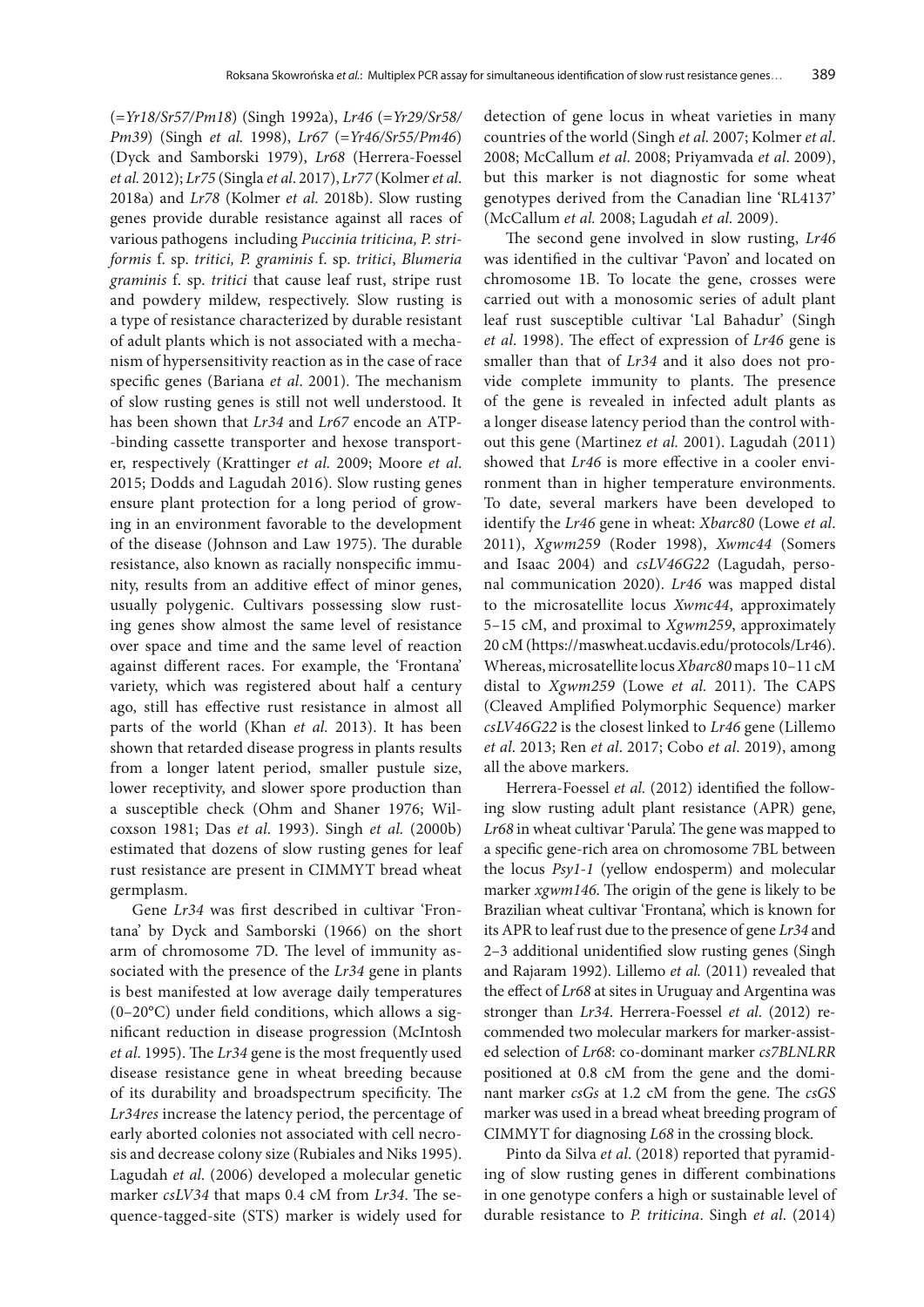observed that the presence of single APR genes do not confer adequate resistance under high disease pressure, but combinations of four or five such genes usually result in "near immunity". For this reason, the task of resistance breeding wheat should be to look for sources (genotypes) having more than one slow rust gene. The traditional PCR method which can detect one gene in one reaction is time consuming and expensive. An alternative method may be to use the multiplex Polymerase Chain Reaction (multiplex PCR). Multiplex PCR is a variant of PCR in which two or more loci are simultaneously amplified in one reaction. Multiplex PCR is used to increase the amount of information generated in one assay, and to reduce consumables and labor costs (Henegariu *et al.* 1997). The method was first used in 1988 (Chamberlain *et al*. 1988) and since then has been successfully applied in many areas of DNA testing, including analyses of deletions (Henegariu *et al.* 1994), mutations (Shuber *et al*. 1993) and polymorphisms (Mutirangura *et al*. 1993). The studies reported that the result of multiplex analysis is influenced by some factors (e.g., primer concentration, cycling profile) (Chamberlain *et al*. 1990; Vandenvelde *et al*. 1990). Also, there are specific problems associated with multiplex PCR, including uneven or lack of amplification of some loci and difficulties in reproducing some results (Henegariu *et al*. 1997). Moreover, the development of multiplex PCR assays on plants is difficult due to the large genome sizes and polyploidy. Bread wheat, one of the world's most important cereal crops (Donini *et al.* 1998), is an allohexaploid with a large and complex genome, comprised of paralogous gene families and about 75% repetitive DNA (Bennett and Smith 1975). For this plant, extensive optimization is required for the multiplex PCR reaction. Therefore, the aim of this study was to develop and optimize a multiplex PCR assay for the simultaneous identification of three slow rust genes (*Lr34, Lr46* and *Lr68*) and use a method to identify these genes in 40 genotypes which according to the literature are carriers of various APR genes.

## **Materials and Methods**

#### **Plant material**

Plant material consisted of 40 spring wheat *T. aestivum* L. cultivars (Table 1) which had been reported as sources of slow-rusting genes and three reference materials for *Lr34*, *Lr46* and *Lr68* genes ['Lr34' (GSTR 433), 'Pavon F76' (PI 520003) and 'Parula', respectively], derived from the National Small Grains Collection, the Agriculture Research Station in Aberdeen. Seeds were germinated on Petri dishes and DNA was extracted from the leaf tissue of 10-day-old seedlings with the use of GeneMATRIX Plant & Fungi DNA Purification Kit (EURx Ltd., Poland). DNA concentration and quality were checked using a DeNovix spectrophotometer (DeNovix Inc., USA) and the samples were diluted with Tris buffer (EURx Ltd., Poland) to a concentration of 50 ng  $\cdot \mu l^{-1}$ .

### **Development of multiplex PCR and identification of** *Lr34***,** *Lr46* **and** *Lr68* **genes**

The following molecular markers were used to simultaneously identify the *Lr34, Lr46* and *Lr68* genes: *csLV34*, *Xwmc44* and *csGs*, respectively. In this experiment, we could not use the closer linked *csLV46G22* marker for the *Lr46* gene, because the methodology of using the marker makes it impossible to combine it with the other selected markers (Lagudah, personal communication). Primer sequences, size of expected product and recommended annealing temperature for each molecular marker are presented in Table 2.

In this study, we attempted to create three different muliplex PCR variants for the simultaneous identification of the *Lr34 + Lr46 + Lr68* (I variant), *Lr46 + + Lr68* (II variant) and *Lr34 + Lr68* genes (III variant). Skowrońska *et al*. (2019) developed the multiplex PCR reaction for the *Lr34 + Lr46* variant. Various options of mix composition and PCR profile of multiplex PCR were tested. The final 27 μl mix composition of

**Table 1.** Primer sequences, size of expected product and recommended annealing temperature for each molecular marker which was used for multiplex PCR

| Markers   | Primer sequences                       | Size of products | Annealing<br>temperatures* | Sources         |
|-----------|----------------------------------------|------------------|----------------------------|-----------------|
|           | csLV34F 5'-GTTGGTTAAGACTGGTGATGG-3';   | $150$ bp $(+)$   | $55^{\circ}$ C             | Lagudah         |
| $c$ sLV34 | csLV34R 5'-TGCTTGCTATTGCTGAATAGT-3'    | $229$ bp $(-)$   |                            | et al. 2006     |
| Xwmc44    | WMC44F 5'-GGTCTTCTGGGCTTTGATCCTG-3';   |                  | $61^{\circ}$ C             | Suenaga         |
|           | WMC44R 5'-GTTGCTAGGGACCCGTAGTGG-3'     | $242$ bp $(+)$   |                            | et al. 2003     |
|           | csGS-F 5'-AAGATTGTTCACAGATCCATGTCA-3;' |                  |                            | Herrera-Foessel |
| csGs      | csGS-R 5-'GAGTATTCCGGCTCAAAAAGG-3'     | $385$ bp $(+)$   | $60^{\circ}$ C             | et al. 2012     |

(+) – size of product indicative of the presence of the gene, (–) – size of band in susceptible genotypes

\*recommended primer annealing temperature according to literature references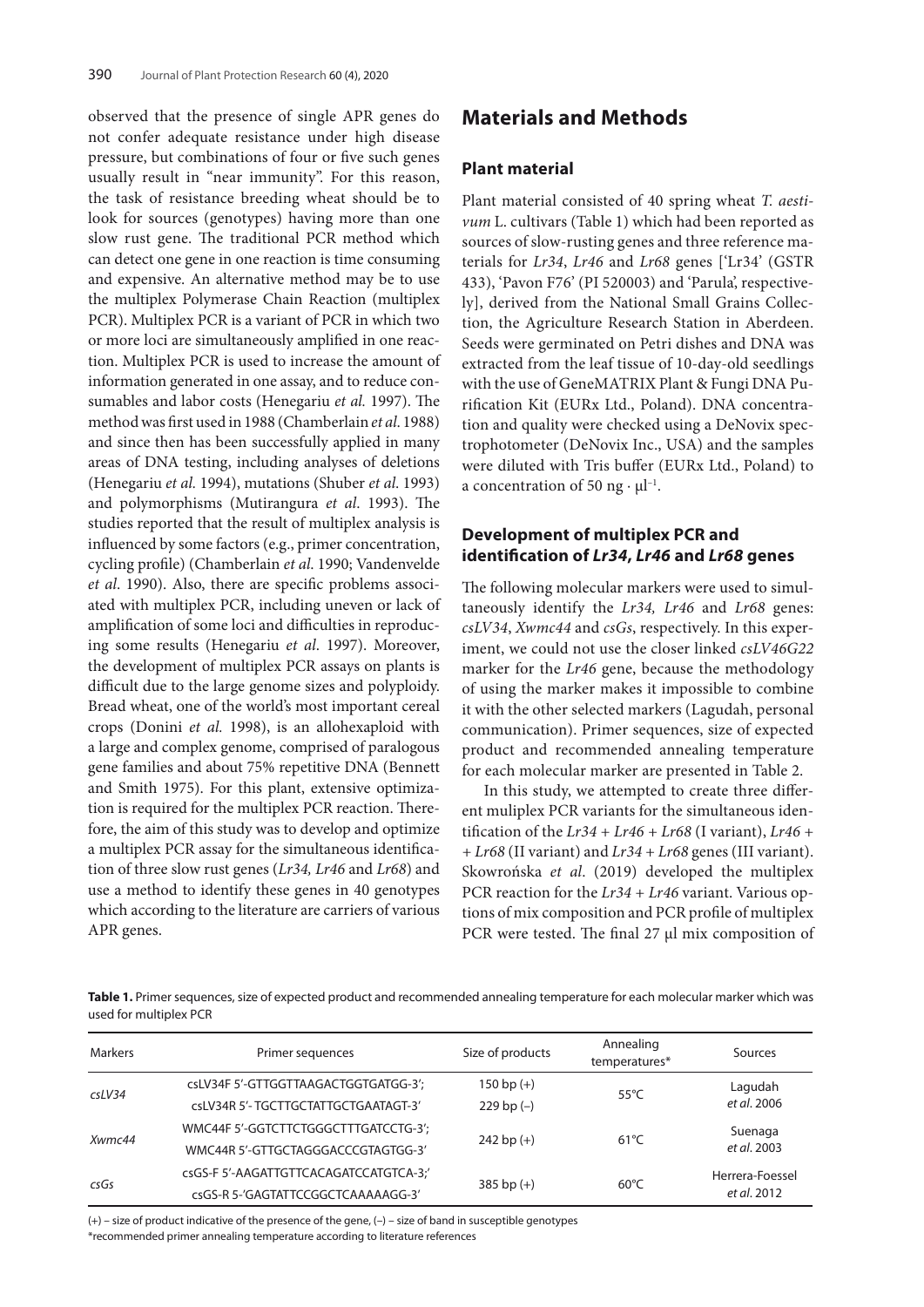| З.              | Cultivar/Genotype                           | Plant ID   | Origin                                | Pedigree (https://npgsweb.ars-grin.gov/gringlobal/search.aspx)              | CSLV34<br>Lr34 | linked to linked to linked to<br>Xwmc44<br>9717 | csGS<br>168 |
|-----------------|---------------------------------------------|------------|---------------------------------------|-----------------------------------------------------------------------------|----------------|-------------------------------------------------|-------------|
|                 | $\sim$                                      | $\sim$     | 4                                     | 5                                                                           | O              | $\overline{ }$                                  | $\infty$    |
|                 | Ceruga-4                                    | PI 560118  | United States, Georgia                | Coker 916//Tyler/Buck Manantial                                             |                | $\overline{+}$                                  |             |
|                 | San Martin                                  | PI116314   | Argentina, Buenos Aires               | Americano 25E/Pelon 33C                                                     |                |                                                 |             |
|                 | 151                                         | PI191925   | Argentina, Buenos Aires               | Americano 25e/Favorito//Universal                                           |                |                                                 |             |
|                 | Artigas                                     | PI 192535  | Vruguay                               | Americano 25E/Americano 26N                                                 |                |                                                 | $\,{}^+$    |
| m               | Larranaga                                   | PI 191713  | Vruguay                               | Americano 25e/Pelon 33c                                                     |                |                                                 | $\,{}^+$    |
| ७               | NIL Glu-B3i_BuckManant.<br>ProINTA Imperial | PI 674008  | United States, California             | Buck Manantial/ProINTA Imperial//*6 ProINTA Imperial                        |                |                                                 |             |
|                 | NP 818                                      | PI422294   | India, Delhi                          | Democrat/C 518//Spaldings Prolific/NP 114/3/E 220 (Kenya C10854)            |                |                                                 |             |
| ∞               | <b>Buck Manantial</b>                       | PI 344455  | Argentina, Buenos Aires               | Rafaela MAG/Buck Quequen                                                    |                |                                                 |             |
| Ō               | Janz                                        | PI 591910  | Australia, Queensland                 | 3AG3/4*Condor//Cook                                                         | $\,{}^+$       | $\,{}^+$                                        |             |
| $\overline{C}$  | 7536K-51A4                                  | PI 553001  | Canada, Saskatchewan                  | Willet/McMurachy//Glenlea                                                   |                |                                                 |             |
|                 | 7531-V3D                                    | PI 552994  | Canada, Saskatchewan                  | Glenlea/NB313                                                               | $^+$           |                                                 |             |
| $\tilde{c}$     | Jacui                                       | PI 520498  | Brazil, Rio Grande do Su              | S 8/Toropi                                                                  |                |                                                 |             |
| $\tilde{=}$     | P8802-C1*3A2C16                             | PI 596351  | Canada, Saskatchewan                  | Benito*6/Glenlea//Benito                                                    |                |                                                 |             |
| $\overline{4}$  | P8802-C1*3A2A2U                             | PI 596350  | Canada, Saskatchewan                  | Benito*6/Glenlea//Benito                                                    |                |                                                 |             |
| $\overline{15}$ | HD 2329                                     | PI 648391  | India, Delhi                          | HD 1962/E 4870//K 65/3/HD 1553/UP 262                                       |                |                                                 |             |
| $\frac{6}{2}$   | K494                                        | PI 250413  | Pakistan                              |                                                                             |                |                                                 |             |
| $\overline{1}$  | Glenlea                                     | Cltr 17272 | Canada, Manitoba                      | Pembina*2/Bage//CB 100 CB 100 = Sonora 64/Tezanos Pintos Precoz//Nainari 60 |                |                                                 |             |
| $\frac{8}{1}$   | Artigas                                     | PI 73046   | Vruguay                               | Americano 25E/Americano 26N                                                 |                |                                                 |             |
| $\overline{0}$  | Amurskaya 90                                | PI 592036  | Russian Federation, Amurskaja oblast' | Glenlea/Altair 12                                                           |                |                                                 |             |
| $\overline{c}$  | Lerma Rojo                                  | Cltr 13651 | Ciudad de México Mexico               | Lerma 50/Yaqui 48//Mario Escobar*2/Supremo 211                              |                |                                                 |             |

Table 2. Presence of Lr34, Lr46 and Lr68 gene in tested wheat varieties **Table 2.** Presence of *Lr34*, *Lr46* and *Lr68* gene in tested wheat varieties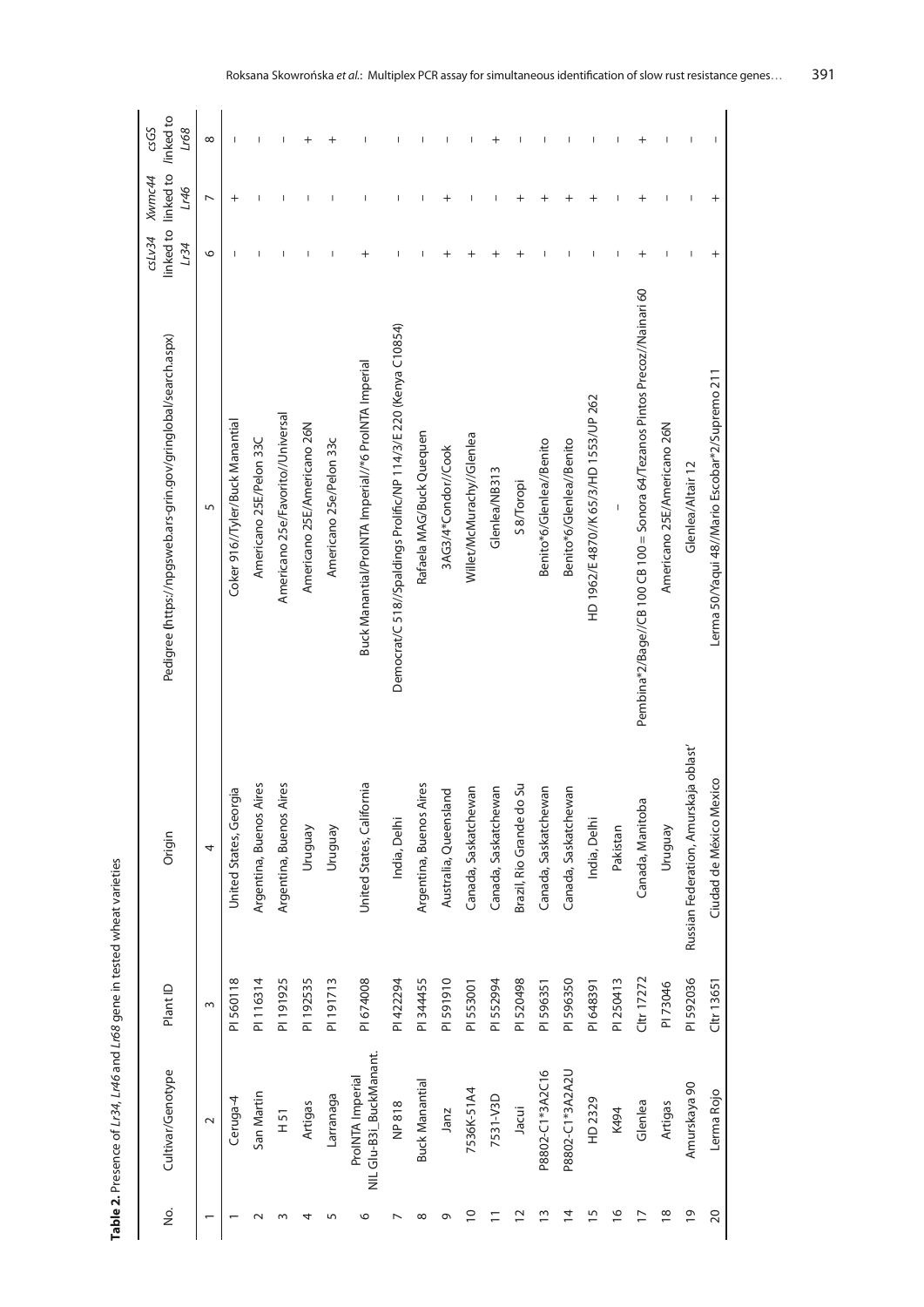|                 |                      |           | Table 2. Presence of Lr34, Lr46 and Lr68 gene in tested wheat varieties - continuation |                                                                                                                                                                                                  |          |    |          |
|-----------------|----------------------|-----------|----------------------------------------------------------------------------------------|--------------------------------------------------------------------------------------------------------------------------------------------------------------------------------------------------|----------|----|----------|
|                 | $\sim$               | $\infty$  | 4                                                                                      | 5                                                                                                                                                                                                | ७        | 78 |          |
| $\overline{21}$ | $363 - 11$           | PI 527696 | Canada, Saskatchewan                                                                   | PI 191320/Glenlea                                                                                                                                                                                |          |    | $\,{}^+$ |
| 22              | 256-3                | PI 527695 | Canada, Saskatchewan                                                                   | PI 191320/Glenlea                                                                                                                                                                                |          |    |          |
| 23              | NP 846               | PI 322263 | Delhi India                                                                            | Rio Negro/NP 760                                                                                                                                                                                 |          |    |          |
| 24              | 75M-505-001-001      | PI 556464 | Canada, Alberta                                                                        | Bluebird sib/Tobari 66/4/Toropi//Ciano 67/Inia 66 sib/3/Ciano 67/Inia 66 sib                                                                                                                     |          |    |          |
| 25              | 7531-AP5A            | PI 552997 | Canada, Saskatchewan                                                                   | Glenlea/NB313                                                                                                                                                                                    |          |    |          |
| 26              | 7531-AG5B            | PI 552996 | Canada, Saskatchewan                                                                   | Glenlea/NB313                                                                                                                                                                                    |          |    |          |
| 27              | 7531-AG5A            | PI 552995 | Canada, Saskatchewan                                                                   | Glenlea/NB313                                                                                                                                                                                    | $\,{}^+$ | +  |          |
| 28              | CM 46725-3P-1P-3P-2P | PI 520562 | Mexico, Ciudad de México                                                               | Zopilote sib/4/Toropi//Ciano/Noroeste 66/3/Bluebird/Ciano/5/Ciano sib/3/<br>Penjamo 62//Gallo/Bluetit/6/Pavon sib                                                                                |          |    |          |
| 29              | Cook                 | PI 442900 | Australia, Queensland                                                                  | Timgalen/Condor sib//Condor                                                                                                                                                                      |          |    |          |
| $\overline{30}$ | <b>PAT 7219</b>      | PI422416  | <b>Jul</b><br>Brazil, Rio Grande do                                                    | S12/J9280-67//Nobre/Toropi                                                                                                                                                                       |          | +  | $\,{}^+$ |
| $\overline{3}$  | H1617                | PI 422283 | India                                                                                  | selection from C306                                                                                                                                                                              |          |    |          |
| 32              | Oxley                | PI386167  | Australia, Queensland                                                                  | Norin 10/Brevor 14/3/3*Andes; sister line of Condor ; "Norin 10/Brevor 14" = Cltr<br>Penjamo 62/4*Gabo 56//Tezanos Pintos Precoz/Nainari 60/4/2* Lerma Rojo//<br>13253, Norin 10/Brevor, Sel. 14 |          |    |          |
| 33              | NP 718               | PI 322236 | India, Delhi                                                                           | NP 52/NP 165                                                                                                                                                                                     |          |    |          |
| 34              | San Martin           | PI 104137 | Argentina, Buenos Aires                                                                | Americano 25E/Pelon 33C                                                                                                                                                                          |          |    |          |
| 35              | <b>A99AR</b>         | PI 600923 | United States, Minnesota                                                               | Glenlea/Zaragoza                                                                                                                                                                                 |          |    |          |
| 36              | Klein San Martin     | PI 191884 | Argentina, Buenos Aires                                                                | Americano 25E/Pelon 33C                                                                                                                                                                          |          |    |          |
| $\overline{5}$  | 151                  | PI 184512 | Argentina, Buenos Aires                                                                | Americano 25e/Favorito//Universal                                                                                                                                                                |          |    |          |
| 38              | San Martin           | PI117500  | Argentina, Buenos Aires                                                                | Americano 25E/Pelon 33C                                                                                                                                                                          |          |    |          |
| 39              | San Martin           | Cltr 8437 | Argentina, Buenos Aires                                                                | Americano 25E/Pelon 33C                                                                                                                                                                          |          |    | $\,{}^+$ |
| $\overline{a}$  | Record               | Cltr 8399 | Argentina, Buenos Aires                                                                | Americano 26N/Americano 25E                                                                                                                                                                      |          |    |          |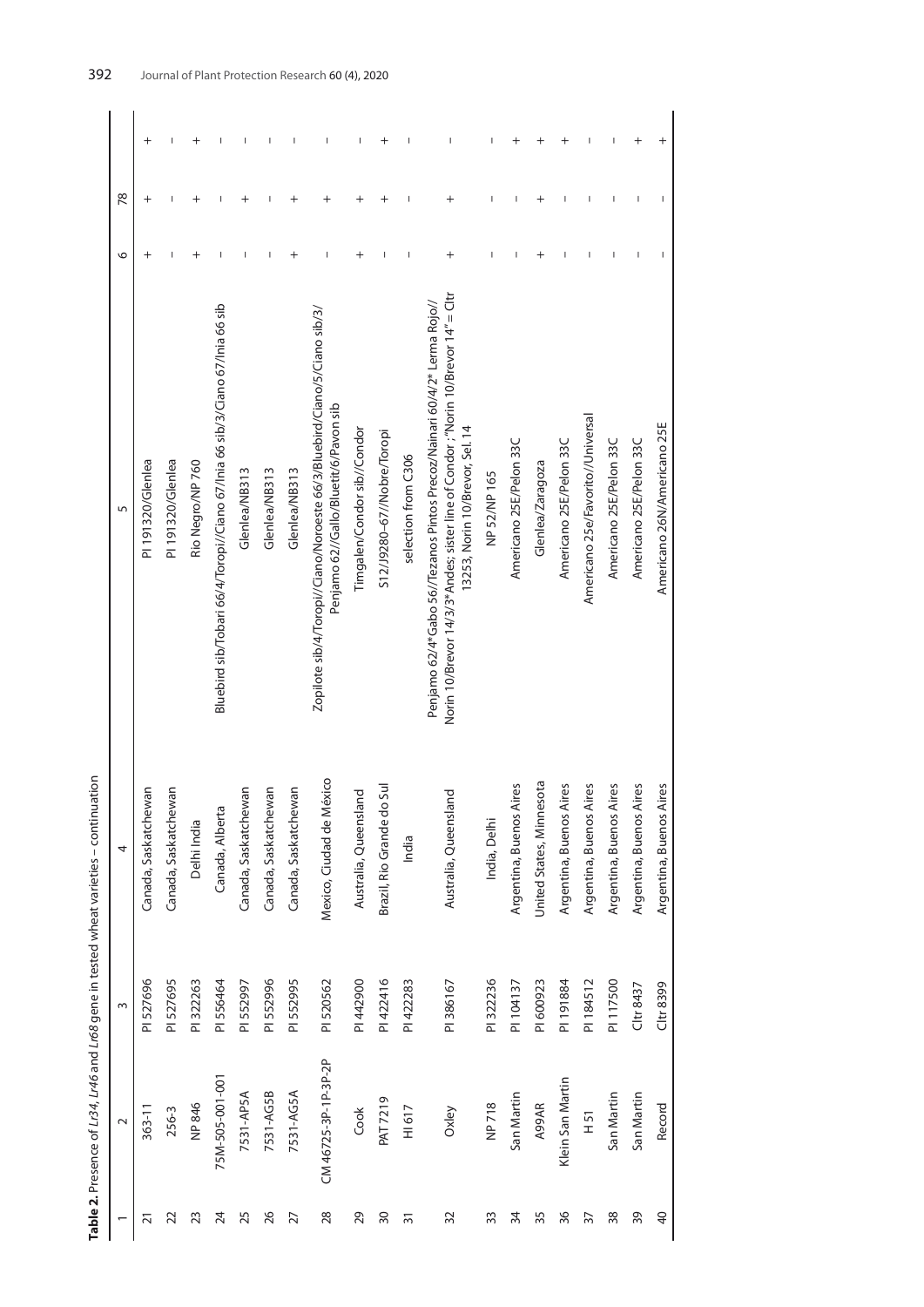multiplex PCR volume in variant I consisted of the following: 12.5 μl 2 × PCR TaqNovaHs PCR Master Mix (Blirt), which included  $2 \times$  concentrated PCR reaction buffer, 4 mM  $MgCl<sub>2</sub>$ ; 1.6 mM dNTPs mix (0.4 mM of each dNTP); 0.8 μ<sub>ι</sub> *csLv34* forward primer; 0.8 μl *cs*-*Lv34* reverse primer; 1.2 μl *Xwmc44* forward primer; 1.2 μ<sub>ι</sub> *Xwmc44* reverse primer, 1 μl *csGs* forward primer; 1 μl *csGs* reverse primer (the concentration for each primer was 100 μM); 2 μl DNA template (50 ng · μl<sup>-1</sup>) and 6.5 μl PCR grade water. For the II variant, the total volume of the multiplex PCR mix composition was 25,4 μl and consisted of 12.5 μl  $2 \times$  PCR TaqNovaHs PCR Master Mix (Blirt), 1.2 μl *Xwmc44* forward primer; 1.2 μl *Xwmc44* reverse primer, 1 μl *csGs* forward primer; 1 μl *csGs* reverse primer, 2 μl DNA template (50 ng  $\cdot$  µl<sup>-1</sup>) and 6.5 µl PCR grade water. For the last, the third variant the PCR multiplex mixture with a total volume of 24,3 μl contained 12.5 μl  $2 \times PCR$ TaqNovaHs PCR Master Mix (Blirt), 0.8 μl *csLV34* forward primer; 0.8 μl *csLV34* reverse primer, 1 μl *csGs* forward primer; 1 μl *csGs* reverse primer, 2 μl DNA template (50 ng · μl<sup>-1</sup>) and 6.5 μl PCR grade water. The PCR profile was modified with reference to standard protocol and various temperatures recommended for primer annealing were tested (Table 2). The final PCR reaction consisted of initial denaturation at 94°C for 5 min, followed by 40 cycles (denaturation, 94°C for 45 s; primer annealing, 60°C for 30 s; elongation, 72°C for 1 min), followed by the final extension for 7 min at 72°C and and storage at 4°C. The multiplex PCR was carried out using Labcycler thermal cyclers (SensoQuest GmbH). Amplifications were prepared by adding 1 μl Midori Green Direct (NIPPON Genetics EUROPE) to each tube. The reaction products were separated using 2% agarose (SIGMA) gel in  $1 \times$  TBE buffer (BioShop) at 100 V for 2 h.

In order to simultaneously identify all genes in 40 wheat varieties originating from the National Small Grain Collection, the first variant and the methodology described above were used. Cooling during electrophoretic separation of products was used to obtain clearer results.

### **Results and Discussion**

Breeding programs have successfully used molecular markers to assist in the development of varieties with leaf, yellow and stripe rust resistance genes (Alemu 2019). Numerous genes conferring disease resistance to wheat have been identified and used in breeding, but many of these genes have lost their effectiveness due to the emergence of new virulent breeds (Singh *et al*. 2000). Unfortunately, it takes several years to introduce new resistance genes that are effective for new breeds of the pathogen, mainly due to the long process involved in the establishment of pure breeding wheat lines (Alemu 2019). The solution may be to introduce genes that give durable tolerance to many pathogens to varieties, which, in combination with racial-specific genes, can help minimize the use of fungicides in wheat cultivation.

In this experiment, we developed a multiplex PCR method for the simultaneous identification of various combinations of slow rust genes: *Lr34 + Lr46 + Lr68*  (variant I)*, Lr46 + Lr68* (variant II) and *Lr34 + Lr68* (variant III). Optimization of the method consisted of selecting the appropriate primer volume for all genes in each variant and adjusting the appropriate primer annealing temperature in order to obtain uniformly intense bands on the gel. For this purpose, a smaller volume of the *csLV34* primer was used for each sample than the others, because the primer showed very distinct bands and dominated the others. In addition, the volume of the *Xwmc44* primer in each sample and variant was increased because the bands on the gel were not sufficiently visible when the same volume of all primers was used. There was no effect of changes in the *csGS* primer volume for the *Lr68* gene, at different volumes. The products of all markers were equally visible and readable.

In variant I, in the reference variety 'Lr34', a 145 bp product specific for the *Lr34* gene and a 242 bp product associated with the *Lr46* gene were obtained. In our study, the size of the *Lr34* gene-specific product differed from the size of 150 bp reported by Lagudah *et al*. (2006). Differences in the size of products may result from the size of the DNA ladder used, which was also noted by Skowronska *et al*. (2019). In 'Pavon 76', two products were identified: a 242 bp band, indicating the presence of the *Lr46* gene, and 229 bp band indicating the absence of the *Lr34* gene. In the 'Parula' variety, which is the reference material for the *Lr68* gene, a specific product of the 385 bp *csGS* marker and a 145 bp product indicating the presence of the *Lr34* gene were identified. In variant II (*Lr46 + Lr68*) and variant III (*Lr34 + Lr68*) the above-described results have been confirmed, which indicates that all developed multiplex PCR variants can be used in the selection of materials in the wheat breeding process.

Variant I of the multiplex PCR method that we developed allowed for the identification of the *Lr34, Lr46* and *Lr68* genes in wheat materials that are reported as having slow rust genes. They are characterized by durable resistance, indicating the presence of slow rust genes. For example, the 'Glenlea' variety was registered in 1972 and was the first major variety bearing the *Lr34* gene in western Canada (Evans *et al*. 1972; Dyck *et al*. 1985). In this work, all three slow rust genes (*Lr34 + + Lr46 + Lr68*) were identified in the 'Glenlea' variety. In addition, some varieties possessing 'Glenlea' in their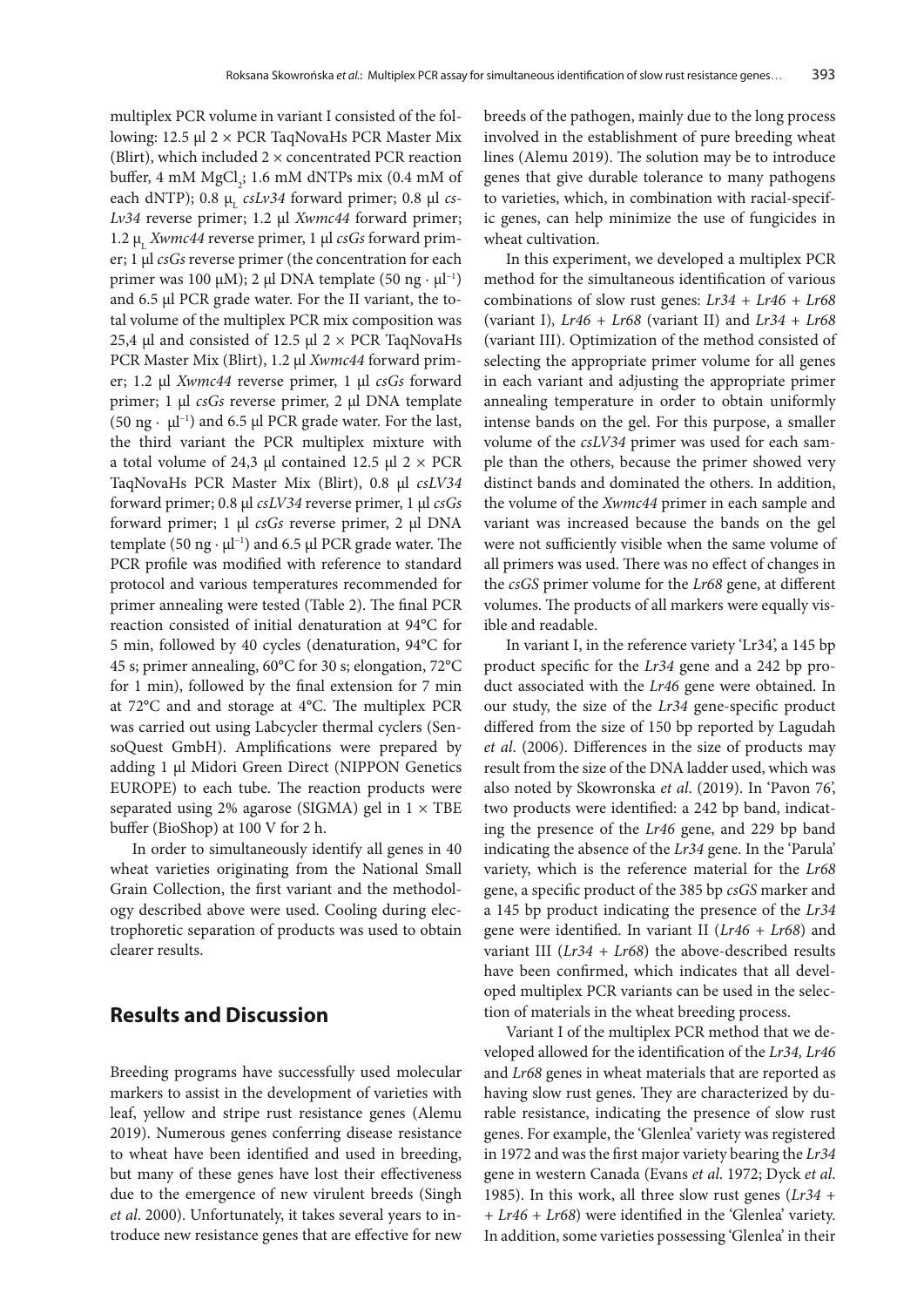

**Fig. 1.** Electrophorogram showing the presence of molecular markers *csLV34* (for *Lr34*), *Xwmc44* (for *Lr46*) and *csGS* (for *Lr68*) in wheat varieties. M – GeneRuler 50 bp DNA ladder (Nippon Genetic Europe, Germany)



**Fig. 2.** Electrophorogram showing the presence of molecular markers *csLV34* (for *Lr34*), *Xwmc44* (for *Lr46*) and *csGS* (for *Lr68*) in wheat varieties. M – GeneRuler 50 bp DNA ladder (Nippon Genetic Europe, Germany), 1–40 – wheat varieties

pedigree also carry various combinations of genes: 'A99AR' and '363-11' (*Lr34 + L46 + Lr68*), '7531- -V3D' (*Lr34 + Lr68*), '7531-AG5A' (*Lr34 + Lr46*), '7536K-51A4' (*Lr34*), 'P8802-C1\*3A2C16', 'P8802- -C1\*3A2A2U' and '7531-AP5A' (*Lr46*) (Table 2, Fig. 2). 'Lerma Rojo' is one of the semi dwarf varieties developed at CIMMYT during the green revolution and contributed to yield breakthroughs in India, Pakistan, Turkey and other parts of the world. 'Lerma Rojo' is characterized by a long life span due to its resistance to pathogens (Borlauge 1968). We identified two slow rust genes in the 'Lerma Rojo' variety: *Lr34* and *Lr46* (Table 2, Fig. 2). The Oxley variety, whose genealogy includes 'Lerma Rojo', also has the *Lr34* and *Lr46* genes (Table 2, Fig. 2). The next variety in which the three slow rust genes have been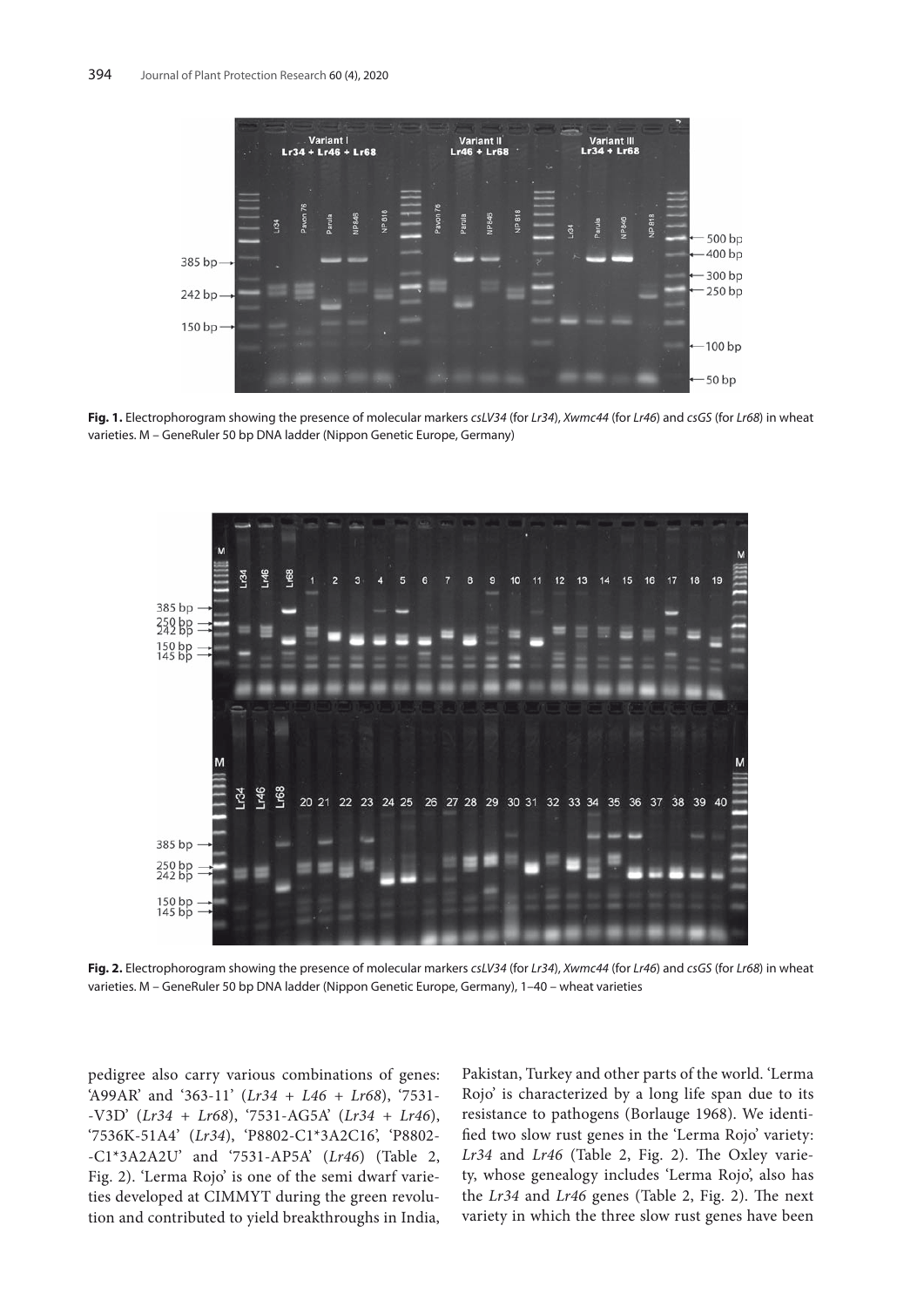identified is the Indian variety 'NP 846', also known as 'New Pusa 846'. So far, NP 846 was known to have gene *Lr34* (Kaur *et al*. 2000; Kolmer *et al*. 2008). In summary, the *Lr34* gene was identified in 13 of the 40 varieties tested, the *Lr46* gene in 17 varieties, and the *Lr68* gene in 12 varieties. In four varieties all three tested genes were identified, and in eight varieties the presence of two tested genes in one variety was detected. In 14 varieties none of the slow rust genes were identified (Table 2, Fig. 2). Altieri *et al.* (2008) determined the number and characterization of resistance genes to wheat leaf rust present in 'Buck Manantial', an Argentinian cultivar that shows durable resistance. They also used closely linked marker *csLV34* to *Lr34* to detect the presence of this resistance gene in 'Buck Manantial' as hypothesized by Dyck (1989). As a result of the study conducted by the authors, the presence of the gene could not be confirmed in Buck Manantial based on the allele detected by this molecular marker. In our study, we also did not identify any slow rust gene in the 'Buck Manantial' variety, although, according to other sources, the cultivar has the *Lr34* gene (McIntosh *et al*. 1995; McIntosh *et al*. 2008; McCallum 2012) (Table 2, Fig. 2).

In the literature one can find many examples of the development the multiplex PCR method to identify resistance genes. Leśniowska-Nowak *et al*. (2013) developed a multiplex PCR method to identify two resistance genes for leaf rust *Lr9* and *Lr19*. Other race specific resistance genes for *P. triticina, Lr29* and *Lr37* were identified simultaneously by Sumikova and Hanzalova (2010). Gogół *et al*. (2015) used the multiplex PCR method to simultaneously identify genes of resistance to two different diseases: *Lr21* (leaf rust) and *Pm4b* (powdery mildew). Tomkowiak *et al*. (2019a) identified the *Pm2, Pm3a, Pm4b*, and *Pm6* genes and developed multiplex PCR reaction conditions for simultaneous identification of *Pm2* and *Pm4b* genes. The multiplex PCR conditions have been developed for the simultaneous identification of the *Lr11* + *Lr16* and *Lr11* + *Lr26* gene pairs by Tomkowiak *et al*. (2019b). The method of simultaneous identification for slow rusting genes *Lr34* and *Lr46* was developed by Skowrońska *et al*. (2019). The authors also used a smaller volume of the *csLv34* primer and a larger volume of the *Xwmc44* primer, and their method may complement the results of the above work.

Moreover, there are many examples of the use of multiplex to identify other genes in wheat. Zhang *et al*. (2008) developed two multiplex PCR assays targeting improvement of bread-making and noodle qualities in common wheat that validated using 70 cultivars and advanced lines from Chinese autumn-sown

wheat regions. Wang *et al*. (2010) identified genes at Glu-A3 locus, developed the STS markers, and established multiplex PCR with the STS markers for Glu-A3 alleles. The multiplex PCR system was validated on 141 CIMMYT wheat varieties and advanced lines with different Glu-A3 alleles, confirming that they can be efficiently used in marker-assisted breeding. Moczulski and Salmanowicz (2003) used the multiplex PCR method to identify the allele composition of HMW glutenin complex Glu-1 loci (Glu-A1, Glu-B1 and Glu-D1) in common wheat genotypes. Compared to conventional PCR techniques that allow the identification of single resistance genes, multiplex PCR is a method that can simultaneously detect multiple resistance genes in one system with high sensitivity and specificity. Consequently, multiplex PCR is a more appropriate and less time-consuming method of detecting several resistance genes (Ballabio *et al.* 1990). In addition, the multiplex PCR method provides the basis for the future development of a quantitative and more sensitive PCR method using real-time PCR technology (Côté *et al*. 2004). The multiplex PCR method is a convenient tool for selecting materials in plant breeding. The method presented in this article can be successfully used to simultaneously identify the *L34*, *Lr46* and *Lr68* genes. Moreover, additional variants of the method allowing for the simultaneous identification of the *Lr46* and *Lr68* genes as well as the *Lr34* and *Lr68* genes can also be a helpful tool in plant breeding. Varieties containing slow rust type genes, identified in the test using the multiplex PCR method can provide APR resistance genes for breeding wheat or other cereal species.

### **Conclusions**

In summary, a multiplex PCR method was developed for the simultaneous identification of different combinations of slow rusting genes: *Lr34* + *L46* + *Lr68*, *Lr34* + *Lr68* and *Lr46* + *Lr68*. This method can be applicable for the genotyping process and marker assisted selection for breeding programs of wheat.

### **Acknowledgements**

The authors would like to acknowledge and thank Dr. Harrold Bockelman at the USDA/ARS Small Grains Laboratory, Aberdeen (ID, USA) for providing the seeds of wheat accessions. In addition, we would like to thank all of the reviewers and manuscript editor for their careful review of the manuscript and for their excellent suggestions for improving our initial work.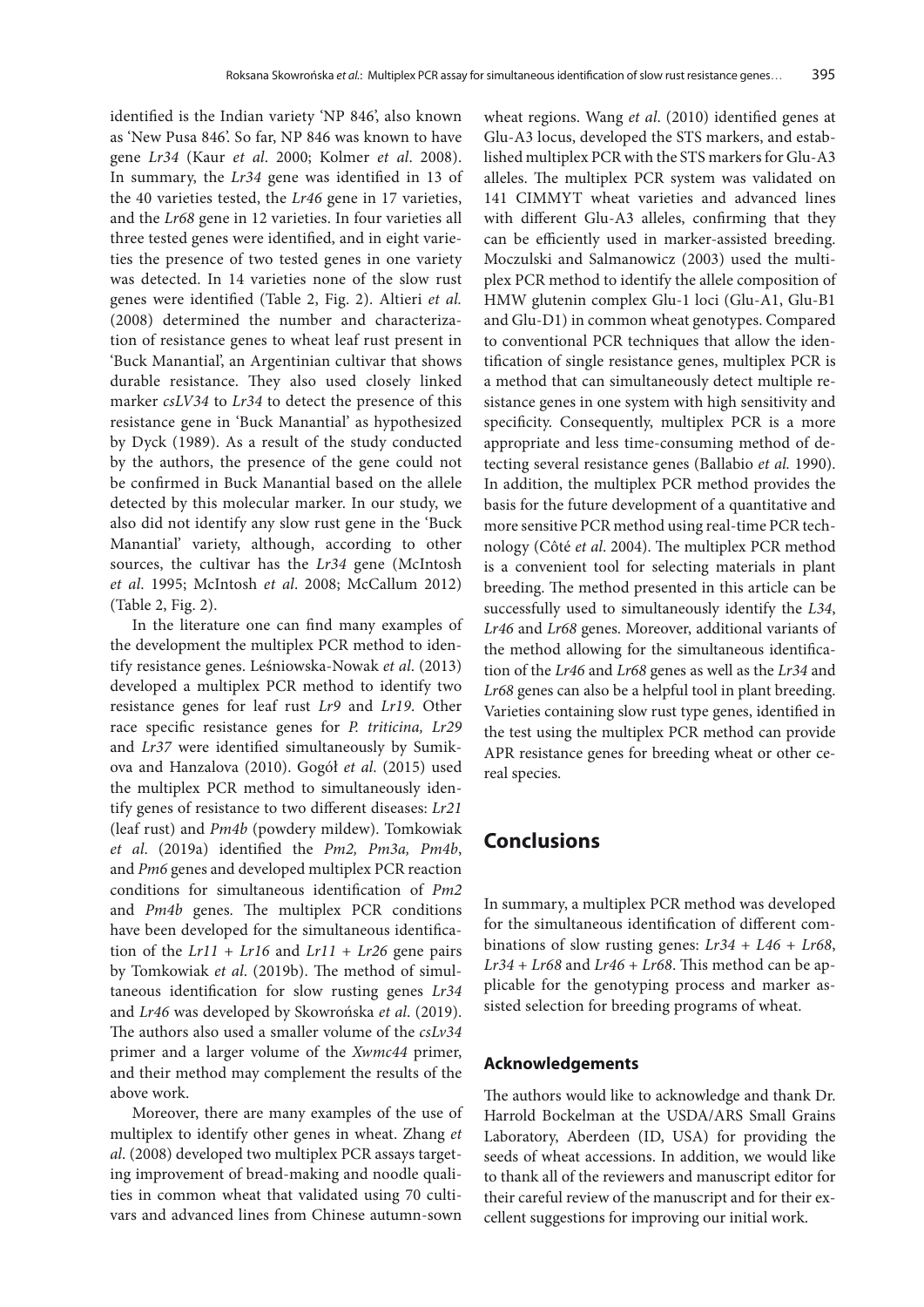#### **References**

- Alemu G. 2019. Wheat breeding for disease resistance. Journal of Microbiology and Biotechnology 4 (2): 000141. DOI: https://doi.org/110.23880/oajmb-16000142
- Altieri E., McCallum B., Somers D.J., Sacco F. 2008. Inheritance and genetic mapping of leaf rust resistance genes in the wheat cultivar Buck Manantial. In: Proceedings of the 11th International Wheat Genetics Symposium (R. Appels, R. Eastwood, E. Lagudah, P. Langridge, M. Mackay, L. McIntyre, P. Sharp, eds.). Brisbane QLD, AU.
- Ballabio A., Ranier J.E., Chamberlain J.S., Zollo M., Caskey C.T. 1990. Screening for steroid sulfatase (STS) gene deletions by multiplex DNA amplification. Human Genetics 84 (6): 571–573. DOI: https://doi.org/10.1007/BF00210812
- Bariana H.S., Hayden M.J., Ahmad N.U., Bell J.A., Sharp P.J., McIntosh R.A. 2001. Mapping of durable adult plant and seedling resistance to stripe and stem rust disease in wheat. Australian Journal of Agriculture Research 52 (12): 1247–1255. DOI: https://doi.org/10.1007/s10681-010-0240-x
- Bennett M.D., Smith J.B. 1975. Nuclear DNA amounts in angiosperms. Philosophical Transactions of the Royal Society B 274 (933): 227–274. DOI: https://doi.org/10.1098/ rstb.1976.0044
- Borlauge N.E. 1968. Wheat breeding and its impact on world food supply. s. 1–36. In: Proceedings of the 3rd International Wheat Genetics Symposium. 5–9 August 1968, Canberra, AU
- Chakraborty S., Newton A.C. 2011. Climate change, plant diseases and food security: an overview. Plant Pathology 60 (1): 2–14. DOI: https://doi.org/10.1111/j.1365-3059.2010.02411.x
- Chamberlain J.S., Gibbs R.A., Ranier J.E., Nguyen P.N., Caskey C.T. 1988. Deletion screening of the Duchenne muscular dystrophy locus via multiplex DNA amplification. Nucleic Acids Research 16: 11141–11156. DOI: https://doi. org/10.1093/nar/16.23.11141
- Chamberlain J.S., Gibbs R.A., Ranier J.E., Caskey J.E. 1990. Multiplex PCR for the diagnosis of Duchenne muscular dystrophy. p. 272–281. In: "PCR Protocols. A Guide to Methods and Applications" (M.A. Innis, D.H. Gelfand, J.J. Sninsky, T.J. White, eds.). Academic Press, San Diego, USA.
- Cobo N., Wanjugi H., Lagudah E., Dubcovsky J. 2019. A high- -resolution map of wheat QYr.ucw-1BL, an adult plant stripe rust resistance locus in the same chromosomal region as *Yr29*. Plant Genome 12: 180055. DOI: https://doi. org/10.3835/plantgenome2018.08.0055
- Côté M.J., Tardif M.C., Meldrum A.J. 2004. Identification of *Monilinia fructigena*, *M. fructicola*, *M. laxa*, and *Monilia polystroma* on inoculated and naturally infected fruit using multiplex PCR. Plant Disease 88 (11): 1219–1225. DOI: https://doi.org/10.1094/PDIS.2004.88.11.1219
- Das M.K., Rajaram S., Kronstad W.E., Mundt C.C., Singh R.P. 1993. Associations and genetics of three components of slow rusting in leaf rust of wheat. Euphytica 68 (1–2): 99–109. DOI: https://doi.org/10.1007/BF00024159
- Dodds P.N., Lagudah E.S. 2016. Starving the enemy. Science 354: 1377–1378. DOI: https://doi.org/10.1126/science.aal4273
- Donini P., Stephenson P., Bryan G.J., Koebner R.M.D. 1998. The potential of microsatellites for high throughput genetic diversity assessment in wheat and barley. Genetic Resources and Crop Evolution 45: 415–421. DOI: https://doi. org/10.1023/A:1008612917967
- Dyck P.L. 1989. The inheritance of leaf rust resistance in wheat cultivars Kenyon and Buck Manantial. Canadian Journal of Plant Sciences 69: 1113–1117. DOI: https://doi.org/10.4141/ cjps89-134%20AGR:%20IND90021723
- Dyck P.L., Samborski D.J. 1979. Adult-plant leaf rust resistance in PI 250413, an introduction of common wheat. Canadian Journal of Plant Sciences 59 (2): 329–332. https://doi. org/10.4141/cjps79-053
- Dyck P.L., Samborski D.J., Martens J.W. 1985. Inheritance of resistance to leaf rust and stem rust in the wheat cul-

tivar Glenlea. Canadian Journal of Plant Pathology 7 (4): 351–354. https://doi.org/10.1094/PDIS.1997.81.5.505

- Evans L.E., Shebeski L.H., McGinnis R.C., Briggs K.G., Zuzens D. 1972. Glenlea red spring wheat. Canadian Journal of Plant Sciences 52 (6): 1081–1082. DOI: https://doi.org/10.4141/ cjps72-184
- Gogół A., Leśniowska-Nowak J., Nowak M., Okoń S., Kowalczyk K. 2015. Development of multiplex PCR for *Lr21* and *Pm4b* resistance genes detection in common wheat (*Triticum aestivum* L.). Annales Universitatis Mariae Curie-Skłodowska. Sectio E. Agricultura LXX (3): 21–30.
- Gupta P.K., Mir R.R., Mohan A., Kumar J. 2008. Wheat genomics: present status and future prospects. International Journal of Plant Genomics 2008: 1–37. DOI: https://doi. org/10.1155/2008/896451
- Henegariu O., Hirschmann P., Kilian K., Kirsch S., Lengauer C., Maiwald R., Mielke K., Vogt P. 1994. Rapid screening of the Y chromosome in idiopathic sterile men, diagnostic for deletions in AZF, a genetic Y factor expressed durin spermatogenesis. Andrologia 26: 97–106. DOI: https://doi. org/10.1111/j.1439-0272.1994.tb00765.x
- Henegariu O., Heerema N.A., Dlouhy S.R., Vance G.H., Vogt P.H. 1997. Multiplex PCR: Critical parameters and step-by-step protocol. Biotechniques 23: 504–511. DOI: https://doi. org/10.2144/97233rr01
- Herrera-Foessel S.A., Singh R.P., Huerta-Espino J., Rosewarne G.M., Periyannan S.K., Viccars L., Calvo-Salazar V., Lan C., Lagudah E.S. 2012. *Lr68*: a new gene conferring slow rusting resistance to leaf rust in wheat. Theoretical and Applied Genetics 124 (8): 1475–1486. DOI: https://doi.org/10.1007/ s00122-012-1802-1
- Johnson R., Law C.N. 1975. Genetic control of durable resistance to yellow rust (*Puccinia striiformis*) in the wheat cultivar Hybride de Bersee. Annals of Applied Biology 81: 385–391. DOI: https://doi.org/10.1111/j.1744-7348.1975. tb01654.x
- Kaur M., Saini R.G., Preet K. 2000. Adult plant leaf rust resistance from 111 wheat (*Triticum aestivum* L.) cultivars. Euphytica 113 (3): 235–243. DOI: https://doi.org/10.1023/ A:1003913004580
- Khan M.H., Bukhari A., Dar Z.A., Rizvi S.M. 2013. Status and strategies in breeding for rust resistance in wheat. Agricultural Sciences 4 (06): 292. DOI: https://doi.org/10.4236/ as.2013.46042
- Knott D.R. 1989. The wheat rust breeding for resistance. In: "Monographs on Theoretical and Applied Genetics". Springer-Verlag, Berlin, Germany, 201 pp. DOI: 10.1007/978-3- 642-83641-1
- Kolmer J.A., Bernardo A., Bai G., Hayden M.J., Chao S. 2018b. Adult plant leaf rust resistance derived from Toropi wheat is conditioned by *Lr78* and three minor QTL. Phytopathology 108 (2): 246–253. DOI: https://doi.org/10.1094/PHYTO-07 -17-0254-R
- Kolmer J.A., Singh R.P., Garvin D.F. 2008. Analysis of the *Lr34/ Yr18* rust resistance region in wheat germplasm. Crop Sciences 48 (4): 1841–1852. DOI: https://doi.org/10.2135/ cropsci2007.08.0474.
- Kolmer J.A., Su Z., Bernardo A., Bai G., Chao S. 2018a. Mapping and characterization of the new adult plant leaf rust resistance gene *Lr77* derived from Santa Fe winter wheat. Theoretical and Applied Genetic 131 (7): 1553–1560. DOI: https://doi.org/10.1007/s00122-018-3097-3
- Krattinger S.G., Lagudah E.S., Spielmeyer W., Singh R.P., Huerta-Espino J., McFadden H. 2009. A putative ABC transporter confers durable resistance to multiple fungal pathogens in wheat. Science 323: 1360–1363. DOI: https://doi. org/10.1126/science.1166453
- Lagudah E.S. 2011. Molecular genetics of race non-specific rust resistance in wheat. Euphytica 179 (1): 81–91. DOI: https:// doi.org/10.1007/s10681-010-0336-3
- Lagudah E.S., Krattinger S.G., Herrera-Foessel S. 2009. Gene specific markers for the wheat gene *Lr34/Yr18/Pm38* which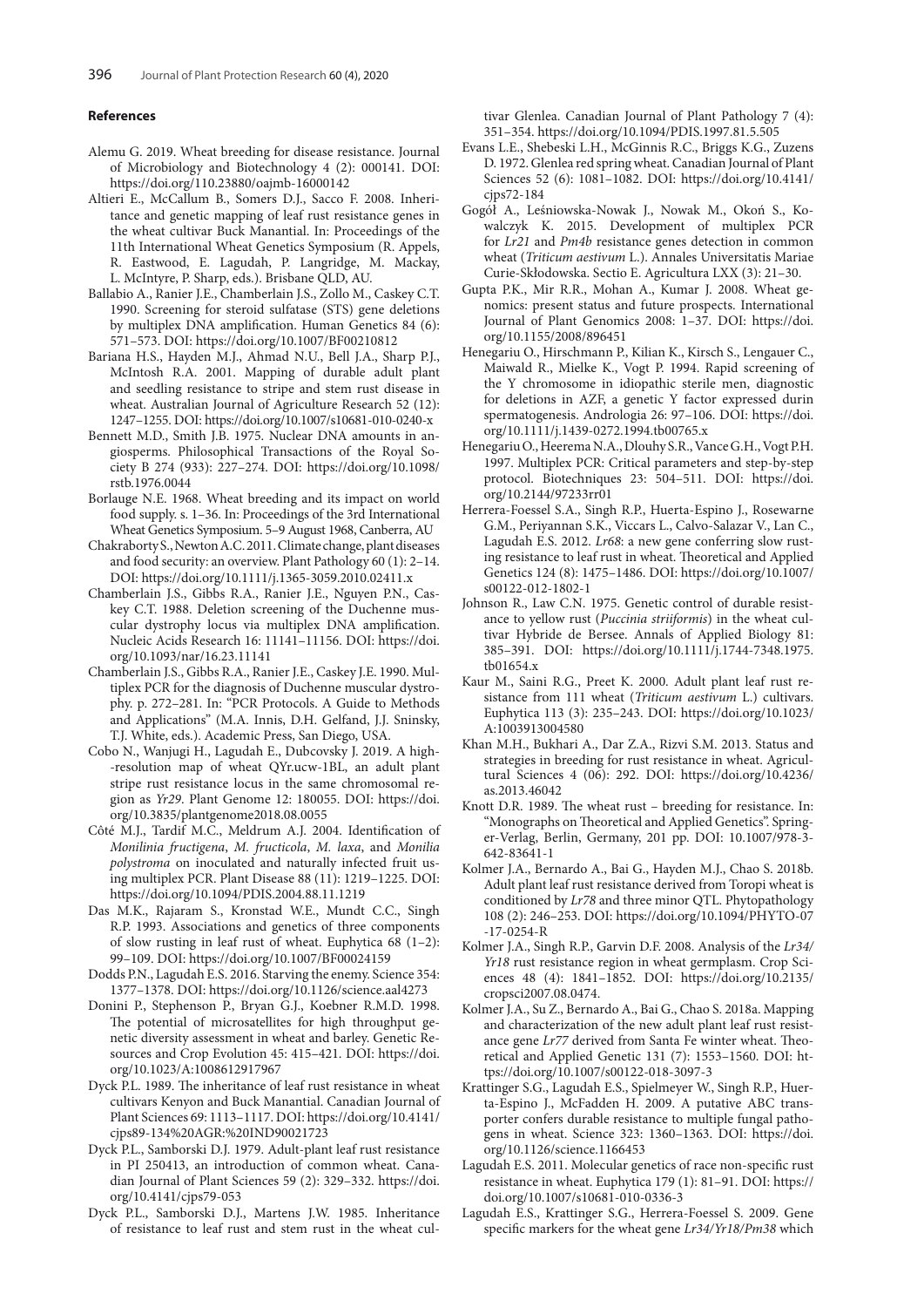confers resistance to multiple fungal pathogens. Theoretical and Applied Genetics 19: 889–898. DOI: https://doi. org/10.1007/s00122-009-1097-z

- Lagudah E.S., McFadden H., Singh R.P., Huerta-Espino J., Bariana H.S., Spielmeyer W. 2006. Molecular genetic characterization of the *Lr34/Yr18* slow rusting resistance gene region in wheat. Theoretical and Applied Genetics 114: 21–30. https://doi.org/10.1007/s00122-006-0406-z
- Leśniowska-Nowak J., Gradzielewska A., Majek M. 2013. Identification of the gene resistant to leaf rust in selected European wheat cultivars and multiplex PCR development. Annales Universitatis Mariae Curie-Skłodowska. Sectio E. 68 (3): 20–28.
- Lillemo M., Joshi A.K., Prasad R., Chand R., Singh R.P. 2013. QTL for spot blotch resistance in bread wheat line Saar co-locate to the biotrophic disease resistance loci *Lr34* and *Lr46*. Theoretical and Applied Genetic 126 (3): 711–719. DOI: https://doi.org/10.1007/s00122-012-2012-6
- Lillemo M., Singh R.P., William M., Herrera-Foessel S., Huerta-Espino J., German S., Campos P., Chaves M., Madriaga R., Xia X.C., Liang S.S. 2011. Multiple rust resistance and gene additivity in wheat: lessons from multi-location case studies in cultivars Parula and Saar. p. 111–120. In: "Borlaug Global Rust Initiative (BGRI) 2011 Technical Workshop". 13–16 June 2011, St. Paul, Minnesota, USA.
- Lowe I., Jankuloski L., Chao S., Chen X., See D., Dubcovsky J. 2011. Mapping and validation of QTL which confer partial resistance to broadly virulent post-2000 North American races of stripe rust in hexaploid wheat. Theoretical and Applied Genetic 123: 143–157. DOI: https://doi.org/10.1007/ s00122-011-1573-0
- Martinez F., Niks R.E., Singh R.P., Rubiales D. 2001. Characterization of *Lr46*, a gene conferring partial resistance to wheat leaf rust. Hereditas 135 (2–3): 111–114. DOI: https://doi. org/10.1111/j.1601-5223.2001.00111.x
- McCallum B.D., Humphreys D.G., Somers D.J. 2012. Allelic variation for the rust resistance gene *Lr34/Yr18* in Canadian wheat cultivars. Euphytica 183 (2): 261–274. DOI: https:// doi.org/10.1007/s10681-011-0519-6
- McCallum B.D., Somers D.J., Humphreys D.G., Cloutier S. 2008. Molecular marker analysis of *Lr34* in Canada western red spring wheat cultivars. p. 137–140. In: Proceedings of 11th International Genetics Symposium (R. Appels, R. Eastwood, E. Lagudah, P. Langridge, M. Mackay Lynne, eds.). Brisbane, AU.
- McIntosh R.A., Dubcovsky J., Rogers W.J., Morris C., Xia X.C. 2017. Catalogue of gene symbols for wheat: 2017 supplement. Available on: https://shigen.nig.ac.jp/wheat/komugi/ genes/macgene/supplement2017.pdf
- McIntosh R.A., Wellings C.R., Park R.F. (eds.) 1995. Wheat Rust. An Atlas of Resistance Genes. Springer Netherlands, AU, 200 pp.
- McIntosh R.A., Yamazaki Y., Dubcovsky J. 2008. Catalogue of gene symbols for wheat: 2008. Proceedings of the 11th International Wheat Genetics Symposium. 24–29 August 2008, Brisbane, AU.
- Moczulski M., Salmanowicz B.P. 2003. Multiplex PCR identification of wheat HMW glutenin subunit genes by allele-specific markers. Journal of Applied Genetics 44 (4): 459–472.
- Moore J.W., Herrera-Foessel S., Lan C., Schnippenkoetter W., Ayliffe M., Huerta-Espino J., Lillemo M., Viccars L., Milne R., Periyannan S., Kong X., Spielmeyer W., Talbot M., Bariana H., Patrick J.W., Dodds P., Singh R. and Lagudah E. 2015. A recently evolved hexose transporter variant confers resistance to multiple pathogens in wheat. Nature Genetics 47: 1494–1498. DOI: https://www.doi.org/10.1038/ng.3439
- Mutirangura A., Greenberg F., Butler M.G., Malcolm S., Nicholls R.D., Chakravarti A., Ledbetter D.H. 1993. Multiplex PCR of three dinucleotide repeats in the Prader-Willi/Angelman critical region (15q11–q13): molecular diagnosis and mechanism of uniparental disomy. Human Molecular Ge-

netics 2 (2): 143–151. DOI: https://doi.org/10.1093/hmg /2.2.143

- Ohm H.W., Shaner G.E. 1976. Three components of slow-rusting at different growth stages in wheat. Phytopathology 66: 1356–136. DOI: https://doi.org/10.1094/Phyto-66-1356
- Pinto da Silva G.B., Zanella C.M., Martinelli J.A., Chaves M.S., Hiebert C.W., McCallum B.D., Boyd L.A. 2018. Quantitative trait loci conferring leaf rust resistance in hexaploid wheat. Phytopathology 108 (12): 1344–1354. DOI: https:// doi.org/10.1094/PHYTO-06-18-0208-RVW
- Priyamvada T.R., Saharan M.S., Chatrath R. 2009. STS marker based tracking of slow rusting *Lr34* gene in Indian wheat genotypes. Indian Journal of Biotechnology 8: 207–213.
- Ren Y., Singh R.P., Basnet B.R, Lan C.X., Huerta-Espino J., Lagudah E.S., Ponce-Molina L.J. 2017. Identification and mapping of adult plant resistance loci to leaf rust and stripe rust in common wheat cultivar Kundan. Plant Disease 101: 456–463. DOI: https://doi.org/10.1094/PDIS-06-16-0890- RE7
- Roder M.S., Korzun V., Wendehake K., Plaschke J., Tixier M.H., Leroy P., Ganal M.W. 1998. A microsatellite map of wheat. Genetics 149: 2007–2023.
- Rubiales D., Niks R.E. 1995. Characterization of *Lr34*, a major gene conferring nonhypersensitive resistance to wheat leaf rust. Plant Disease 79: 1208–1212. DOI: https://www.doi. org/10.1094/PD-79-1208
- Shuber A.P., Skoletsky J., Stern R., Handelin B.L. 1993. Efficient 12-mutation testing in the CFTR gene: a general model for complex mutation analysis. Human Molecular Genetics 2: 153–158.
- Singh D., Park R.F., McIntosh R.A. 2007. Characterisation of wheat leaf rust resistance gene *Lr34* in Australian wheats using components of partial resistance and molecular markers. Australian Journal of Agriculture Research 58: 1106–1114. DOI: https://doi.org/10.1071/AR07002
- Singh R.P. 1992. Genetic association of leaf rust resistance gene *Lr34* with adult plant resistance to stripe rust in bread wheat. Phytopathology 82 (8): 835–838. DOI: https://doi. org/10.1094/Phyto-82-835
- Singh R.P., Rajaram S. 1992. Genetics of adult-plant resistance of leaf rust in 'Frontana' and three CIMMYT wheats. Genome 35 (1): 24–31. DOI: https://doi.org/10.1139/g92-004
- Singh R.P., Herrera-Foessel S., Huerta-Espino J., Singh S., Bhavani S., Lan C., Basnet B.R. 2014. Progress towards genetics and breeding for minor genes based resistance to Ug99 and other rusts in CIMMYT high-yielding spring wheat. Journal of Integrative Agriculture 13 (2): 255–261. DOI: https:// doi.org/10.1016/S2095-3119(13)60649-8
- Singh R.P., Mujeeb-Kazi A., Huerta-Espino J. 1998. *Lr46*: A gene conferring slow rusting resistance to leaf rust in wheat. Phytopathology 88: 890–894. DOI: https://doi.org/10.1094/ PHYTO.1998.88.9.890
- Singh R.P., Nelson J.C., Sorrells M.E. 2000. Mapping *Yr28* and other genes for resistance to stripe rust in wheat. Crop Science 40 (4): 1148–1155. DOI: https://doi.org/10.2135/ cropsci2000.4041148x
- Singla J., Lüthi L., Wicker T., Bansal U., Krattinger S.G., Keller B. 2017. Characterization of *Lr75*: a partial, broad-spectrum leaf rust resistance gene in wheat. Theoretical and Applied Genetics 130 (1): 1–12. DOI: https://doi.org/10.1007/ s00122-016-2784-1
- Skowrońska R., Kwiatek M., Tomkowiak A., Nawracała J. 2019. Development of multiplex PCR to detect slow rust resistance genes *Lr34* and *Lr46* in wheat. Journal of Applied Genetics 60 (3–4): 301–304. DOI: https://doi.org/10.1007/ s13353-019-00520-z
- Somers D.J., Isaac P. 2004. SSRs from the Wheat Microsatellite Consortium. Available on: http://wheat.pw.usda.gov/ggpages/SSR/WMC/
- Suenaga K., Singh R.P., Huerta-Espino J., William H.M. 2003. Microsatellite markers for genes *Lr34/Yr18* and other quan-